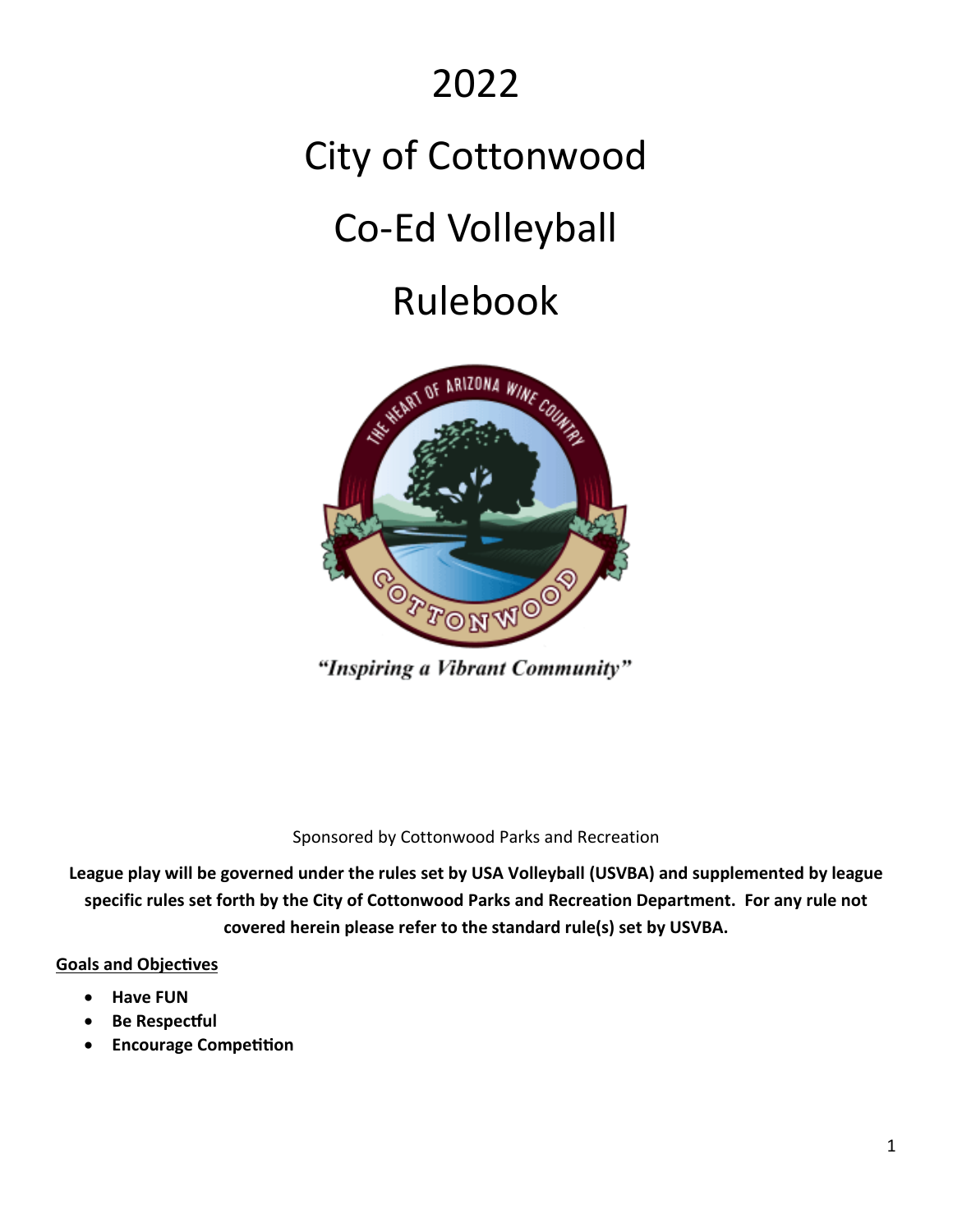- 1. **Leagues** are structured based on registrations and skill level. Team Registration fees are \$350 per team and teams can register from January 18, to February 27, 2022. The City of Cottonwood has two different leagues. "A" League and "B" League. All games will be played at the Cottonwood Recreation Center with game times scheduled for 6:00 PM, 6:45 PM and 7:30 PM.
	- I. "A" League is a league built for competitive level volleyball
	- II. "B" League is a league built for recreational play
- 2. **Schedules** will be posted no later than March 25, 2022. Games will be played Monday-Thursday April 4- May 19 followed by a tournament the week of May 23rd.
- 3. **Coaches Meeting:** will be Wednesday March 23rd from 6-7 PM at the Cottonwood Recreation Center.

#### 4. **Game ball/Net height.**

- I. The game ball will be supplied by the City of Cottonwood Parks and Recreation department and will be a competitive ball no worse quality than a Tachikara SV-5WSC
- II. Net Height will be set at 7'11" for all league play
- 5. **Roster size** is dependent on league size
	- I. A general roster will have a minimum of 6 players and a maximum of 12
		- i. Player signing roster is due before player will be allowed to play in game.
		- ii. Last day to add players to rosters will be April  $15<sup>th</sup>$

#### 6. **Player Eligibility**

- I. Players can only play for one team total.
- II. Only two players per team may be a part of a 2 or 4 year college or high school team, however, they must not be currently involved in sanctioned play.

#### 7. **Player Eligibility Protests** can be made at any point during the game

- I. Protested player must supply a current photo ID
	- **i.** If protesting player is not found on roster the team will forfeit that game.

#### 8. **Team Composition**

- I. On Court teams will consist of 6 players with at least 50% being female.
	- i. Teams can start with four players with at least 50% of the players being female.
- II. Eligible players may be added to the line-up anytime during the competition
- III. A minimum of 4 players required to start the game
- IV. Team must have at least one male player to be eligible for a Co-ed game
- 9. **Substitutions** will be made using the "7 player Rotation" method.
- 10. **Scoring** will be tracked using Rally Scoring
	- I. Best 2 out of 3
		- i. First TWO game to 25, win by TWO
		- ii. Third game, first to 15

#### 11. **Change of Server**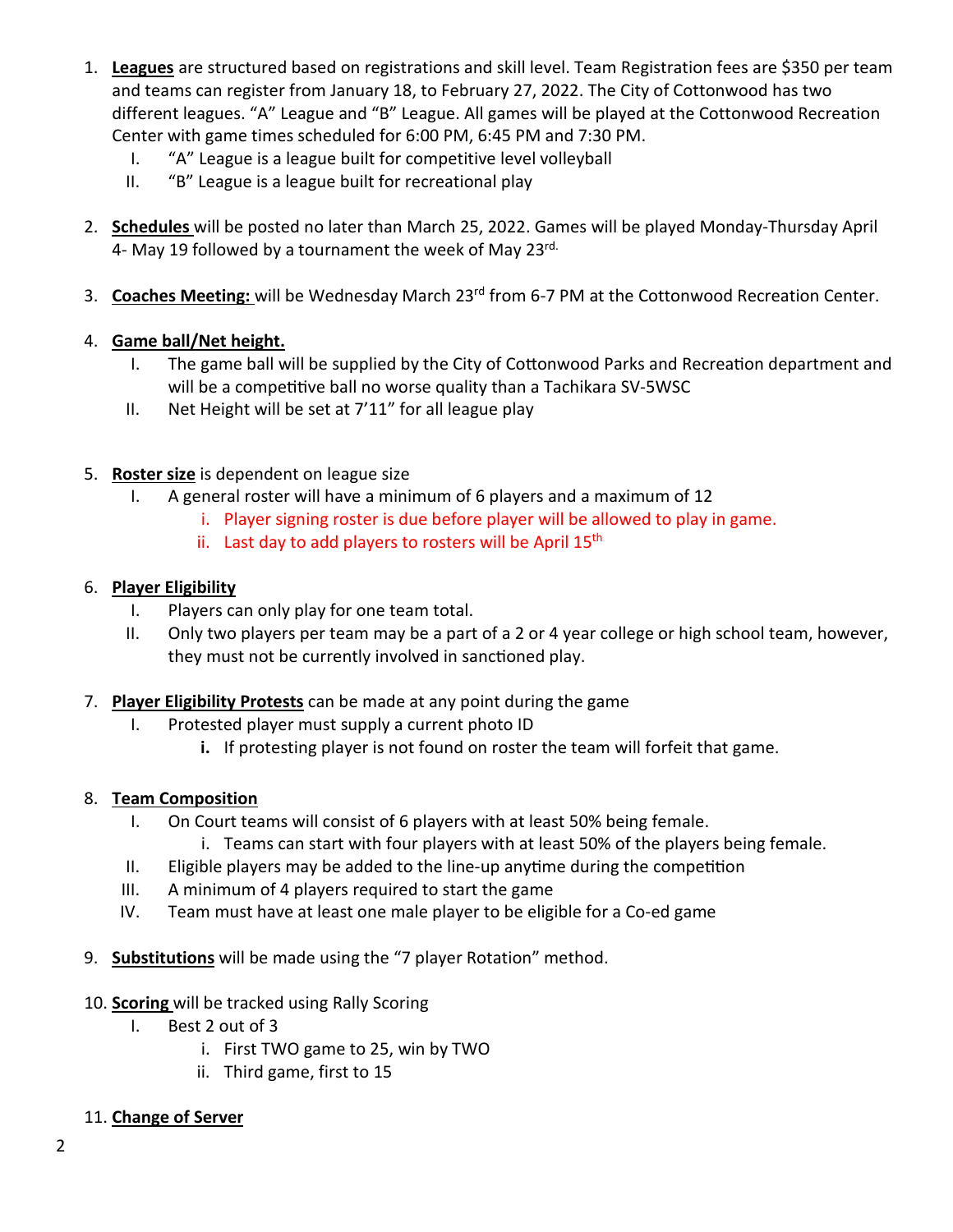- I. Servers will change at each side out by rotating positions clockwise
- II. The home team will start the serve the first game and visitors the second game
	- **i.** Coin Flip will decide who serves for the third game
- III. Players can serve underhanded or over-handed, anywhere along the back line.

#### 12. **Court Play Rules**

- I. If the ball hits the ceilings or rafters it is still playable as long as it hits the side of the rafters in which the team that hit the ball is playing and returns to that same team's side.
	- **i.** The ball will be ruled "out of bounds" if it hits the opposing teams rafters or ceiling or hits the rafters on a team's side and the ball carries over to the opposing team's side. A point will be awarded to the opposing team

#### 13. **Attack Line – 10ft Line**

I. When only one male player is on the front line at service, one male back line player can be forward of the attack line for the purpose of blocking only. In this situation the female player must move to the back line as there can never be 4 players in the front row

#### 14. **Timeouts/Rest periods**

- I. Each team will be given ONE  $(1)$  30 second time out per set
- II. A Rest Period of TWO (2) minutes will be observed between sets.
- 15. **Unsportsmanlike Conduct** will result in ONE (1) point being awarded to the opposing team and possible removal from the game

#### 16. **Unique Rules**

- I. Kicking the ball is a legal touch
- II. Teams finishing a match under 30 min can continue playing a "friendly" practice match with no umpire involved up until 10 min prior to next game
- 17. **Awards** will be given to the top 2 teams in each league for tournament play.

#### **City of Cotonwood Adult Sports League Conduct Code**

**The Code of Conduct will be enforced before, during, and a�er all league or tournament play. All rules will be strictly enforced.**  The term "individual" includes the following: manager, player, or spectator. A team is responsible for the conduct of its individual players or spectators. Misconduct will result in the penalty of an individual and/or team for all City leagues and tournaments. The term "official" includes the following: umpire, scorekeeper, field supervisor, and administrative City staff. When a player signs his/her name to a roster, it will be understood that they have been notified of all City League rules and the Code of Conduct. Players on multiple teams will be suspended for every team they play for during the amount of weeks suspended.

**1. No Individual Shall:** At any time lay a hand upon, shove, or strike an official or individual.

**Minimum Penalty**: Ejected from game and/or playing area with a minimum one month suspension.

**Maximum Penalty**: Banned from the City of Cotonwood Adult Sports programs and assault charges may be filed.